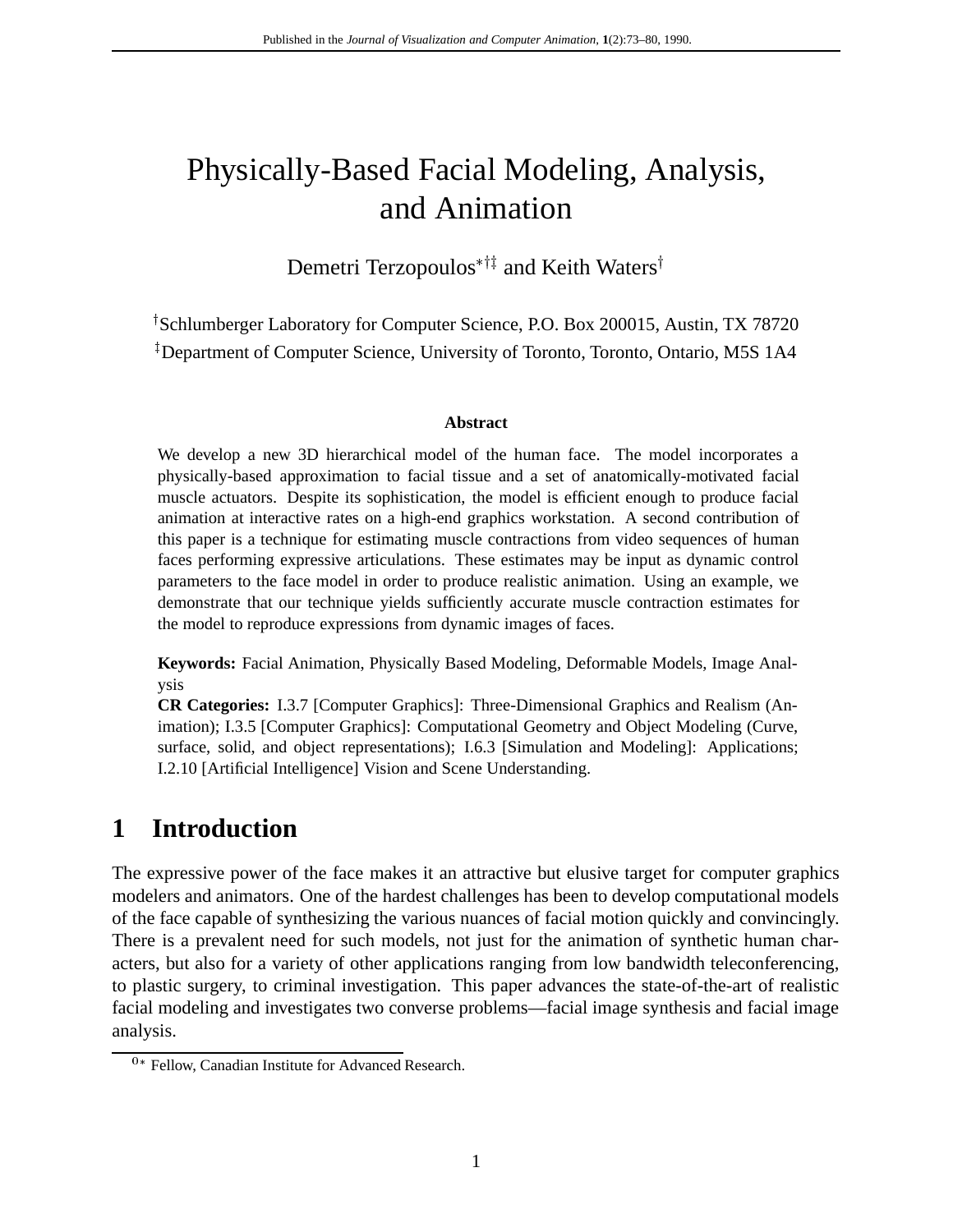- 1. We develop a 3D dynamic face model which can be simulated and rendered on a high-end graphics workstation to synthesize real-time animated facial images. An important innovation of our model is the combination of an anatomically-based facial muscle process with a physically-based model of human facial tissue. This combination significantly enhances the realism of the animation compared to what is achievable with reasonable effort using earlier geometric models of the face.
- 2. From videos of human faces, we derive time-varying control parameters suitable for animating the face model. The anatomically-based control set corresponds to the contractions of the major muscles underlying human facial expression. Estimating dynamic muscle contractions from facial image sequences poses a problem inverse to that of generating synthetic facial images. We develop a physically-based solution which employs deformable contour models to track facial features as they move nonrigidly in the image plane.

It is difficult to devise a model of the face which is at once convenient for animators to use, physically realistic, and efficient enough to run at interactive rates. We therefore tackle the complexities of the facial modeling and animation task at different levels of abstraction. These levels include representations motivated by what is known about the psychology of human facial expressions, the anatomy of facial muscle structures, the histology of facial tissues, the mechanics of deformable materials, and the geometry and kinematics of facial skeletons. Our model spans six levels of abstraction; from most to least abstract, they are:

- 1. *Expression.* It is often convenient for animators to think in terms of facial expressions. The face model will execute commands to synthesize any of the six canonical expressions (see Section 4) within a given time interval and with a specified degree of emphasis (The expression level could also include phonetics).
- 2. *Control.* A muscle control process translates expression (or phoneme) instructions into a coordinated activation of actuator groups in the facial model.
- 3. *Muscles.* As in real faces, muscles comprise the basic actuation mechanism of the model. Each muscle model consists of a bundle of muscle fibers. When they contract, the fibers displace their attachment points in the facial tissue (or in the jaw).
- 4. *Physics.* The face model incorporates a physical approximation to human facial tissue. The synthetic tissue is a layered deformable lattice of point masses connected by elastic springs. A numerical simulation computes large-scale tissue deformation by continuously propagating through the lattice the local stresses induced by activated muscle fibers.
- 5. *Geometry.* The geometric representation of the facial model is a non-uniform mesh of polyhedral elements whose sizes depend on the curvature of the neutral face. Muscle-induced tissue deformations distort the neutral geometry into an expressive geometry.
- 6. *Images.* After each time step of the numerical simulation procedure, standard rendering techniques, accelerated by graphics hardware, project the deformed facial geometry in accordance with viewpoint, light source, and skin reflectance information to synthesize a continuous stream of facial images.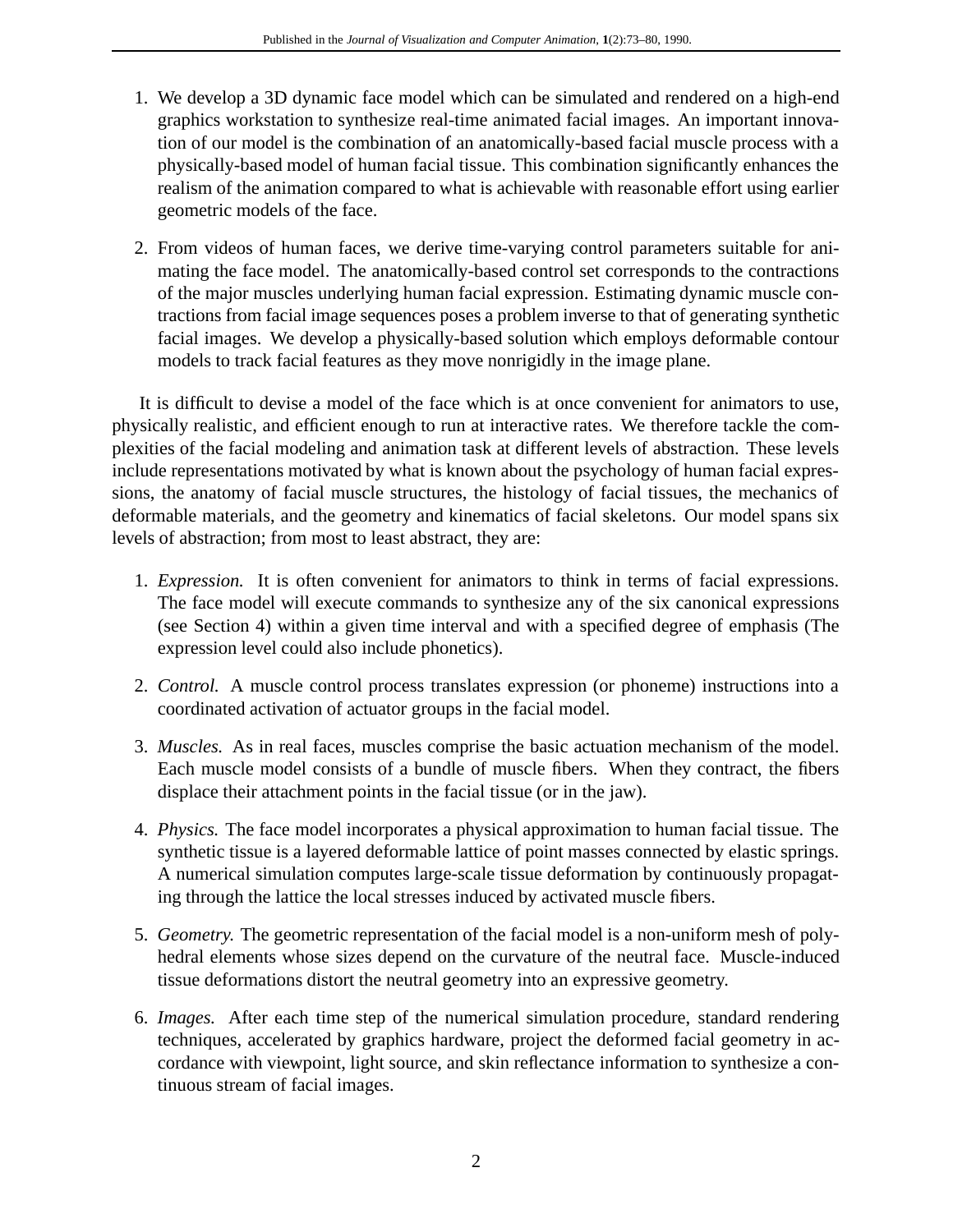The multilevel structure of the model hides from the animator as many of the complexities of the underlying representations as possible. Internal procedures handle the details in the lower level structures automatically. At the higher levels of abstraction, our face model offers the animator a natural and semantically rich set of control parameters that reflect the constraints of real faces.

### **1.1 Overview**

Section 2 presents a perspective on our work before the background of prior investigations into facial modeling and animation. After a brief review of the structure and mechanical properties of facial tissue, Section 3 describes our tissue model and the real-time numerical simulation of its mechanical behavior. Section 4 reviews the anatomical structure of facial muscles, and it describes the muscle actuators of the model along with the process which controls muscle groups to generate recognizable expressions. Section 5 describes the automatic construction and interactive animation of the physically-based face model. Section 6 explains how we analyze video image sequences to estimate dynamic facial muscle contractions, and it demonstrates this technique using an example. Section 7 concludes the paper.

# **2 Background**

The modeling and animation of faces has attracted much interest in computer graphics [16]. The first attempts at facial animation involved keyframing, in which two or more complete facial poses are captured and inbetween contortions are computed by interpolation [13]. The immense pose space of the human face makes this approach extremely cumbersome for full 3D facial animation. This prompted Parke and others to develop parameterized models for facial animation [14, 19, 15, 1].

Using parameterized models, animators can create facial expressions by specifying appropriate sets of parameter value sequences; for instance, by interpolating the parameter values rather than directly keyframing face shapes. The parameters of these models shape facial features, such as the mouth, by specifying lip opening height, width, and protrusion. But unless the animator specifies the shape parameters with care, the model will produce incorrect shapes, unrealistic motions, and other spurious effects.

The limitations of *ad hoc* parameterized models prompted a movement towards models whose parameters are based on the anatomy of the human face [18, 19, 26, 25, 12]. Such models can produce more natural facial motions using a relatively small number of parameters based on facial muscle structures. When anatomically-based models incorporate facial action coding schemes [4] as control procedures, it becomes relatively straightforward to synthesize a wide range of recognizable expressions.

A serious limitation of earlier face models is that they are purely geometric. Geometric modeling limits realism because it ignores the fact that the human face is an elaborate biomechanical system. In particular, earlier models approximate the skin as an infinitesimally thin surface with no underlying structure, and they generate deformations by geometrically distorting the surface [26, 9, 12]. The geometric approach makes it difficult to reproduce many of the subtleties of facial tissue deformation, such as wrinkles and furrows.

We contend that facial modeling based on anatomy and physics is in many ways superior to conventional geometric facial modeling. The present paper develops a realistic face model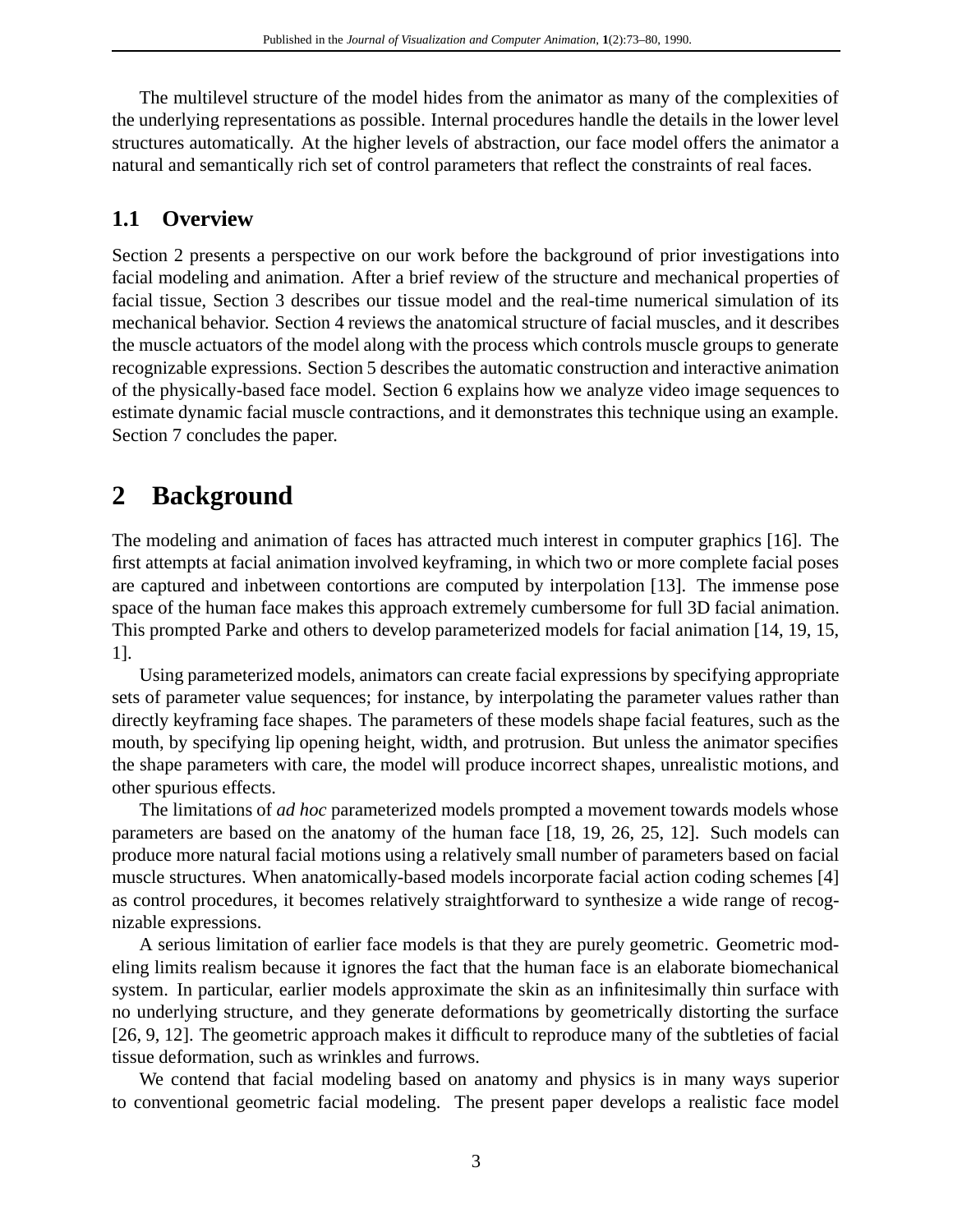which incorporates an anatomically-based arrangement of muscle models with a physically-based tissue model. In developing our tissue model, we have taken into account some of the biomedical literature on tissue mechanics [8]. These studies have led to finite element models of facial tissue for application to surgical simulation [10, 3]. As in the work of Pieper [17] (see also [27]), however, the present paper describes a tissue model constructed from deformable lattices, a class of discrete deformable models [23].

Significant effort has been devoted to facial modeling by the graphics community. By contrast, the inverse problem of extracting parameters suitable for animation from images of real faces has received little attention. Some relevant work has focussed on the subproblem of lip synchronization during continuous speech animation, but existing parameter extraction techniques remain essentially manual [2, 11, 12, 6]. As Hill *et al.* observe in reference to Water's muscle-based model: "It remains very difficult to extract the parameters from real faces..." The present paper contributes a physically-based technique for estimating a useful subset of facial muscle parameters from video sequences of faces in articulatory motion.

# **3 A Physically-Based Facial Tissue Model**

This section proposes a physically-based model of facial tissue which transcends the approximation of skin as an infinitesimally thin geometric surface and provides a more realistic approach to modeling faces. We briefly review the structure and mechanical properties of real facial tissue, propose a deformable lattice model that approximates these properties, and describe the numerical simulations of the equations of motion governing the lattice model.

### **3.1 Histology and Mechanics of Facial Tissue**

Human skin has a layered structure. The epidermis, a superficial layer of dead cells, is about one tenth the thickness of the dermal layer, which it protects. The layered, network-like structure of skin makes it nonhomogeneous and nonisotropic (it has lower stiffness along Langer's lines than across them) [8, 10].

The mechanical properties of skin are due mostly to the dermis. Dermal tissue is composed of collagen (72%) and elastin (4%) fibers forming a densely convoluted network in a gelatinous ground substance (20%). Under low stress, dermal tissue offers low resistance to stretch as the collagen fibers begin to uncoil in the direction of the strain, but under higher stress the fully uncoiled collagen fibers become much more resistant to stretch. This yields an approximately biphasic stress-strain curve (Fig. 1). The incompressible ground substance retards the motion of the fibers and thereby gives rise to time-dependent, viscoelastic behavior: stress relaxation at constant strain, strain creep at constant stress, and hysteresis under cyclic loading (see [24] for a discussion of graphics models inspired by the behavior of viscoelastic materials). Finally, the elastin fibers act like elastic springs which return the collagen fibers to their coiled condition under zero load.

The skin rests on a layer of subcutaneous fatty tissue that allows it to slide rather easily over fibrous fascia that cover the underlying muscle layer (see Section 4).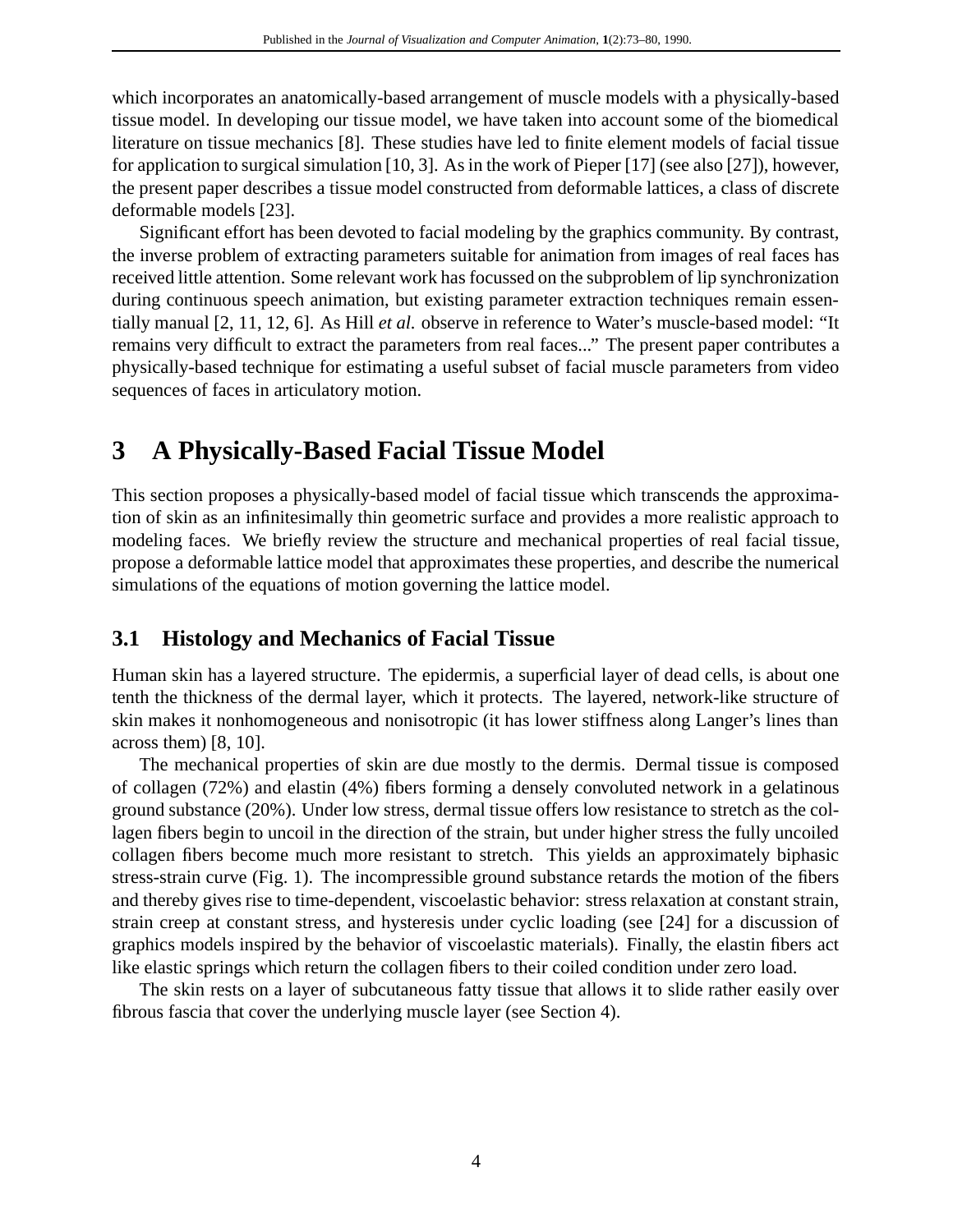

Figure 1: Stress-strain curve of facial tissue and its biphasic approximation.



Figure 2: Deformable hexahedral lattice with corners constrained, at equilibrium under influence of gravity.

#### **3.2 Deformable Lattices**

A deformable lattice is a type of discrete deformable model constructed from point masses connected by springs [5]. Fig. 2 shows an example of a 3D deformable lattice constructed from hexahedral elements.

Let node i, where  $i = 1, \ldots, N$ , be a point mass  $m_i$  whose 3-space position is  $x_i(t)$  =  $[x(t), y(t), z(t)]'$ . The velocity of the node is  $v_i = dx_i/dt$  and its acceleration is  $a_i = d^2x_i/dt^2$ .

Let spring k have natural length  $l_k$  and stiffness  $c_k$ . Suppose the spring connects node i to node j, where  $\mathbf{r}_k = \mathbf{x}_i - \mathbf{x}_i$  is the vector separation of the nodes. The actual length of the spring is  $\|\mathbf{r}_k\|$ . The deformation of the spring is  $e_k = ||\mathbf{r}_k|| - l_k$ . Then, we define the force the spring exerts on node <sup>i</sup> as

$$
\mathbf{s}_k = \frac{c_k e_k}{\|\mathbf{r}_k\|} \mathbf{r}_k. \tag{1}
$$

The spring force is a nonlinear function of node positions because  $\|\mathbf{r}_k\|$  involves roots of sums of squares.

The total force on node i due to springs which connect it to other nodes  $j \in \mathcal{N}_i$  in the deformable lattice is

$$
\mathbf{g}_i(t) = \sum_{j \in \mathcal{N}_i} \mathbf{s}_k. \tag{2}
$$

To create a more accurate model, we define a biphasic spring which, like real dermal tissue,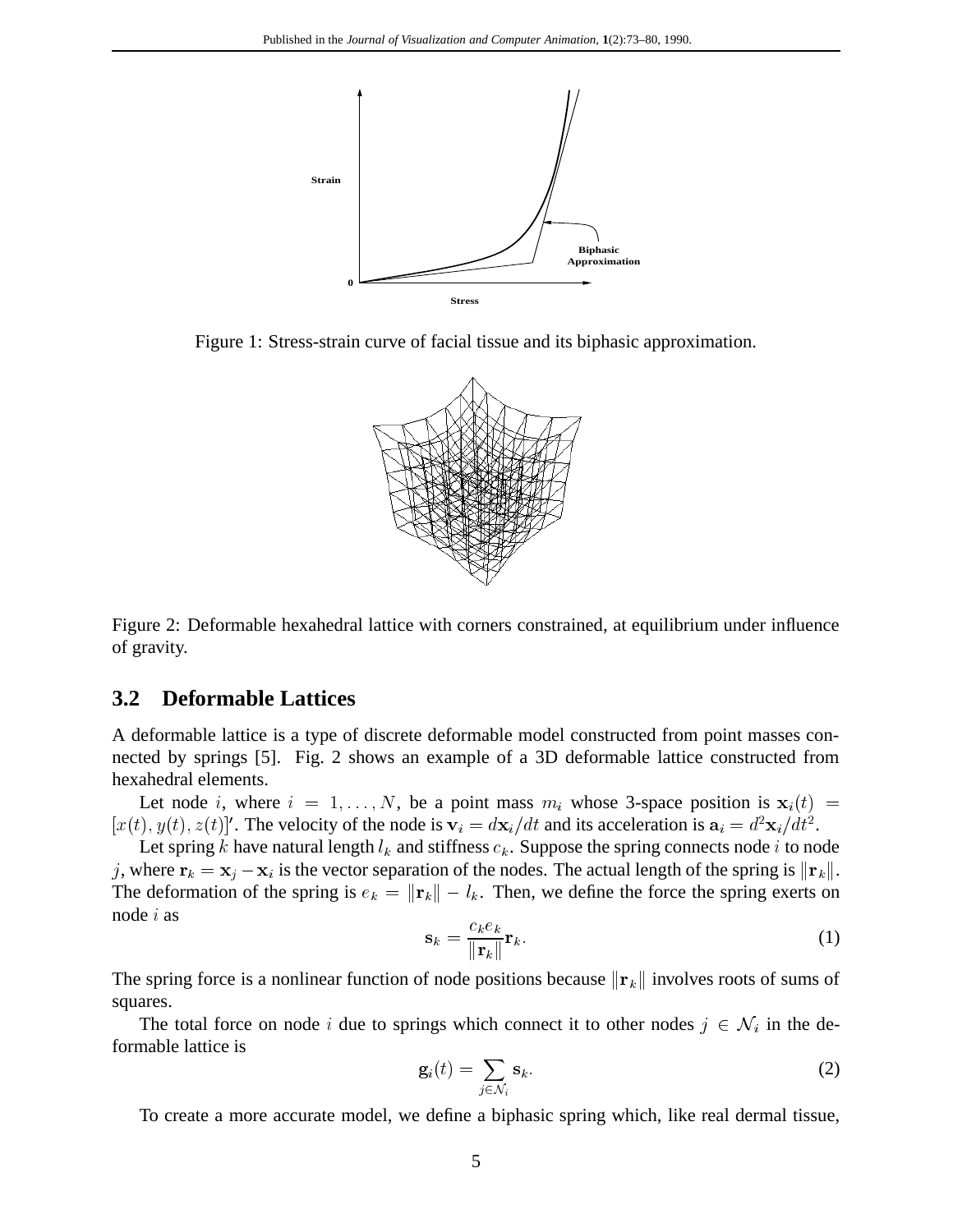

Figure 3: Trilayer facial tissue model. (a) Top view. (b) Side view.

is readily extensible at low strains, but exerts rapidly increasing restoring stresses after reaching a strain  $e^c$ . The biphasic spring exerts a force (1) with stiffness

$$
c_k = \begin{cases} \alpha_k & \text{when } e_k \le e_k^c; \\ \beta_k & \text{when } e_k > e_k^c; \end{cases}
$$
 (3)

where the small-strain stiffness  $\alpha_k$  is smaller than than the large-strain stiffness  $\beta_k$  (Fig. 1).

#### **3.3 A Trilayer Model of Facial Tissue**

The deformable lattice in Fig. 2 will collapse if the supports at the corners are removed because although each hexahedral element resists extension and compression forces, it does not resist twist and shear forces. However, if the faces of the elements are cross-strutted with springs, the lattice will resist twisting and shearing, yielding a structurally stable model. An advantage of tetrahedral and pentahedral elements over hexahedra is that they achieve structural stability with fewer springs. We use combinations of structurally stable elements to construct deformable lattice models of facial tissues.

Fig. 3 illustrates the geometry of a facial tissue model consisting of three layers of elements representing the cutaneous tissue, subcutaneous tissue, and muscle layer. The springs (line segments) in each layer have different stiffness parameters in accordance with the nonhomogeneity of real facial tissue. The topmost surface represents the epidermis (a rather stiff layer of keratin and collagen) and we set the spring stiffnesses so as to make it moderately resistant to deformation. The biphasic springs underneath the epidermis represent the dermis. The springs in the second layer are highly deformable, reflecting the nature of subcutaneous fatty tissue. Nodes on the bottommost surface of the second layer represent the fascia to which the muscle fibers in the third layer are attached. The bottom surface of the third layer is fixed in bone.

To account for the incompressibility of the cutaneous ground substance and the subcutaneous fatty tissues, we include a constraint into each element which minimizes the deviation of the volume of the deformed element from its natural volume at rest. The volumes are computed using simple vector algebra. Differentiation of the constraints for all elements sharing node  $i$  yields a net volume restoration force  $q_i$  for that node (see, e.g., [20], Section 8.7 for details about imposing volume constraints).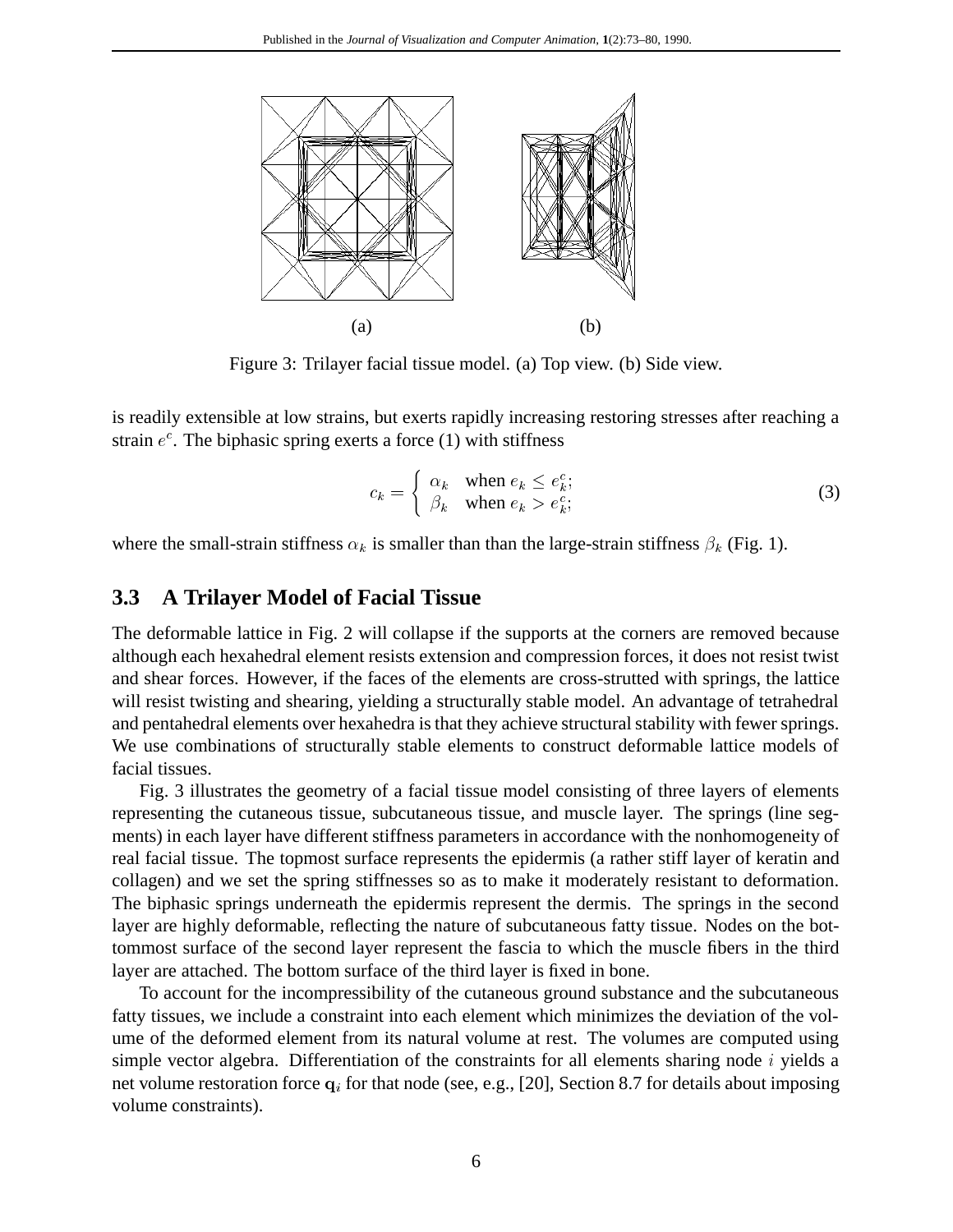### **3.4 Numerical Simulation of Facial Tissue**

The discrete Lagrange equations of motion for the dynamic node/spring system is the system of coupled, second order ordinary differential equations

$$
m_i \frac{d^2 \mathbf{x}_i}{dt^2} + \gamma_i \frac{d \mathbf{x}_i}{dt} + \mathbf{g}_i + \mathbf{q}_i = \mathbf{f}_i; \qquad i = 1, \dots, N,
$$
 (4)

where  $g_i$  is the net spring force from (2),  $q_i$  is the net volume restoration force, and  $f_i$  is the net driving force acting on node *i*. The quantity  $\gamma_i$  is a velocity-dependent damping coefficient which dissipates kinetic energy in the lattice through friction. We set the  $\gamma_i$  such that the facial tissue exhibits a slightly overdamped behavior.

To simulate the dynamics of the deformable lattice, we provide initial positions  $x_i^0$  and velocities  ${\bf v}_i^0$  for each node i for  $i = 1, \ldots, N$ , and numerically integrate the equations of motion forward though time. At each time step,  $\Delta t$ ,  $2\Delta t$ ,  $\ldots$ ,  $t$ ,  $t + \Delta t$ ,  $\ldots$ , we must evaluate the forces, accelerations, velocities, and positions for each node.

A simple and quick time-integration procedure is the explicit Euler method [21]:

$$
\mathbf{a}_{i}^{t} = \frac{1}{m_{i}} (\mathbf{f}_{i}^{t} - \gamma_{i} \mathbf{v}_{i}^{t} - \mathbf{g}_{i}^{t} - \mathbf{q}_{i}^{t});
$$
\n
$$
\mathbf{v}_{i}^{t + \Delta t} = \mathbf{v}_{i}^{t} + \Delta t \mathbf{a}_{i}^{t};
$$
\n
$$
\mathbf{x}_{i}^{t + \Delta t} = \mathbf{x}_{i}^{t} + \Delta t \mathbf{v}_{i}^{t + \Delta t}.
$$
\n(5)

The stability of this procedure is inherently limited, but its convergence is facilitated by the overdamped dynamics of the tissue model and the high flexibility of the biphasic springs in the smallstrain region (see [23] for a discussion of the effect that deformable model flexibility has on the numerical procedure). However, modest increases in the size of the time step or too large a value for the large-strain stiffness  $\beta_k$  will cause divergence.

It is possible to maintain convergence by using a more stable numerical procedure such as the Adams-Bashforth-Moulton method, but its computational complexity per time step erodes interactive performance. As a compromise solution to the stability/complexity tradeoff, we chose a second-order Runge-Kutta method which requires two evaluations of the forces per time step [21].

We point out that since the springs of deformable lattice are perfectly elastic, they do not model the viscoelasticity of real skin. There are several ways to include viscous behavior into the elastic spring model (see [24]). Note, however, that the explicit time integration procedure introduces an "artificial viscosity" which is analogous to placing a dashpot in parallel with each spring, so our simulated facial tissue model exhibits a somewhat viscoelastic response.

# **4 A Facial Muscle Control Process**

#### **4.1 Facial Muscle Anatomy**

268 voluntary muscles can exert traction on the facial tissue to create expressions. When the muscles contract, they usually pull the facial soft tissue to which they *attach* towards the place where they *emerge* from the underlying skeletal framework.

Muscles are bundles of fibers working in unison. Shorter fibers are more powerful but have a smaller range of movement than longer fibers. The shape of the fiber bundle determines the muscle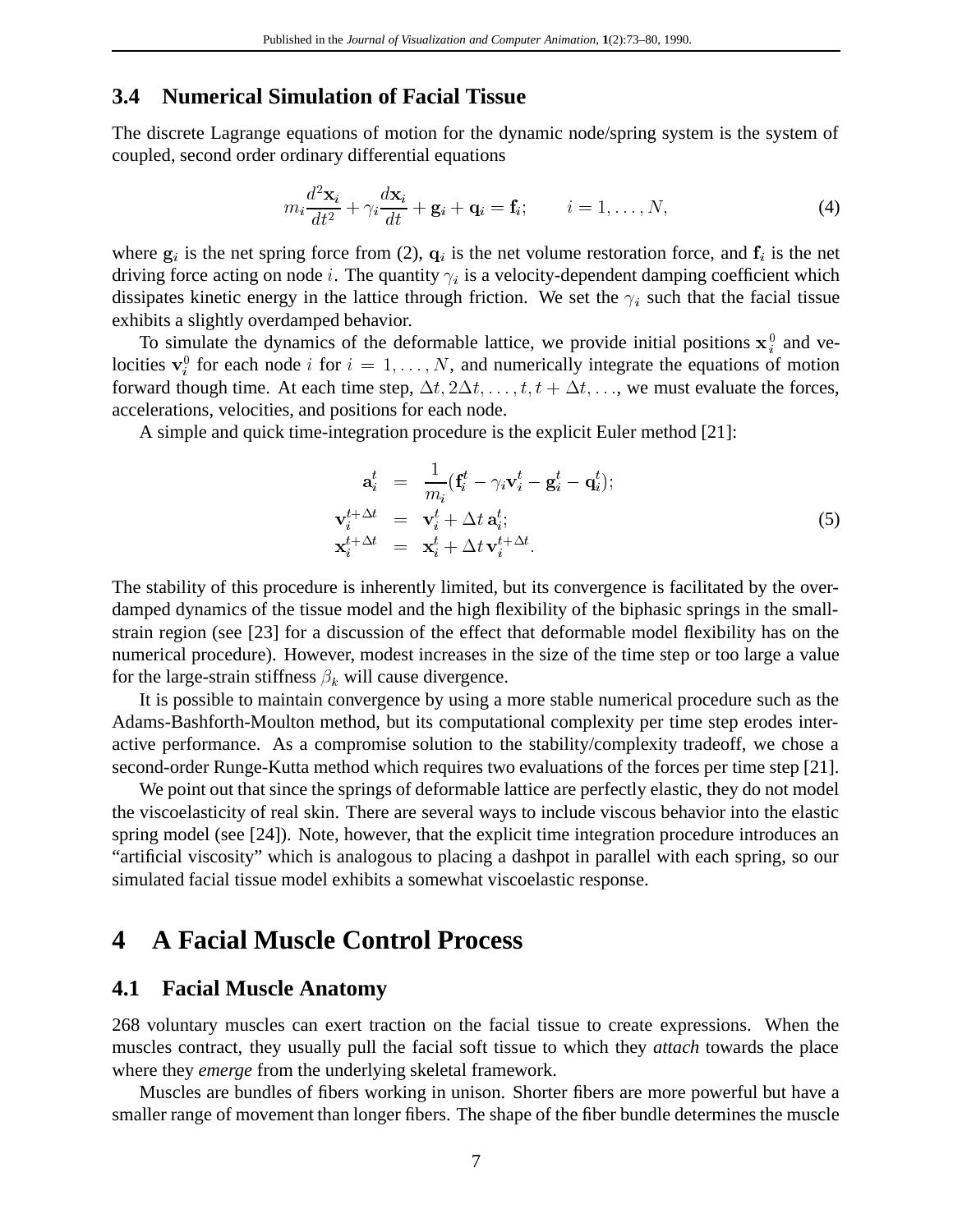type and its functionality. There are three main types of facial muscles, linear, sphincter, and sheet. Linear muscle, such as the zygomaticus major which raises the corner of the mouth, consists of a bundle of fibers that share a common emergence point in bone. Sheet muscle, such as the occipito frontalis which raises the eyebrow, is a broad, flat sheet of muscle fiber strands without a localized emergence point. Sphincter muscle consists of fibers that loop around facial orifices and can draw towards a virtual center; an example is the orbicularis oris which circles the mouth and can purse the lips into a pout.

#### **4.2 Expressions and the Facial Action Coding System**

A facial expression is the result of a confluence of muscle contractions which together deform the neutral face into an expressive face. Facial expressions are a primary form of human visual communication. Ekman has cataloged on the order of 55,000 distinguishable facial expressions, with about 30 semantic distinctions, and he has identified six primary expressions that communicate emotions—anger, disgust, fear, happiness, sadness, and surprise.

Ekman and Friesen have proposed the *Facial Action Coding System* (FACS), a quantified abstraction of the actions of facial muscles, as a means of recording facial expressions independent of cultural or personal interpretation [4]. The FACS represents facial expressions in terms of 66 *action units* (AU), which involve one or more muscles and associated activation levels. The AUs are grouped into those that affect the upper face and the lower face, and they include vertical actions, horizontal actions, oblique actions, orbital actions, and miscellaneous actions such as nostril shape, jaw drop, and head and eye position.

#### **4.3 Muscle Actuators in the Model**

The model incorporates the FACS representation implemented as part of Water's earlier geometric model [26]. Through the FACS abstraction, it is possible to suppress the low-level details of coordinated muscle actuation, and provide a more convenient interface to the model in terms of the higher-level language of expressions.

Although it is difficult to simulate the actions of all the muscles in the human face, Waters [26] and others have achieved a broad range of facial expression using on the order of 20 muscle actuators. These actuators run through the bottom layer of the trilayer tissue model. Muscles fibers emerge from nodes fixed in bone at the bottom of the layer and attach to mobile nodes on the upper surface of the layer.

Let  $m_i^e$  denote the point where muscle i emerges from the bone, while  $m_i^a$  is its point of attachment in the tissue. These two points specify a muscle vector

$$
\mathbf{m}_i = \mathbf{m}_i^e - \mathbf{m}_i^a.
$$

The displacement of node j from  $x_i$  to  $x'_i$  due to muscle contraction is a weighted sum of m muscle activities acting on node  $\hat{i}$ :

$$
\mathbf{x}'_j = \mathbf{x}_j + \sum_{i=1}^m c_i b_{ij} \mathbf{m}_i,\tag{6}
$$

where  $0 \le c_i \le 1$  is a contraction factor and  $b_{ij}$  is a muscle blend function. Defining  $\mathbf{r}_{ij} = \mathbf{m}_i^a - \mathbf{x}_j$ ,

$$
b_{ij} = \begin{cases} \cos\left(\frac{\|\mathbf{r}_{ij}\|}{a_i}\frac{\pi}{2}\right); & \text{for } \|\mathbf{r}_{ij}\| \le a_i \\ 0; & \text{otherwise} \end{cases} , \tag{7}
$$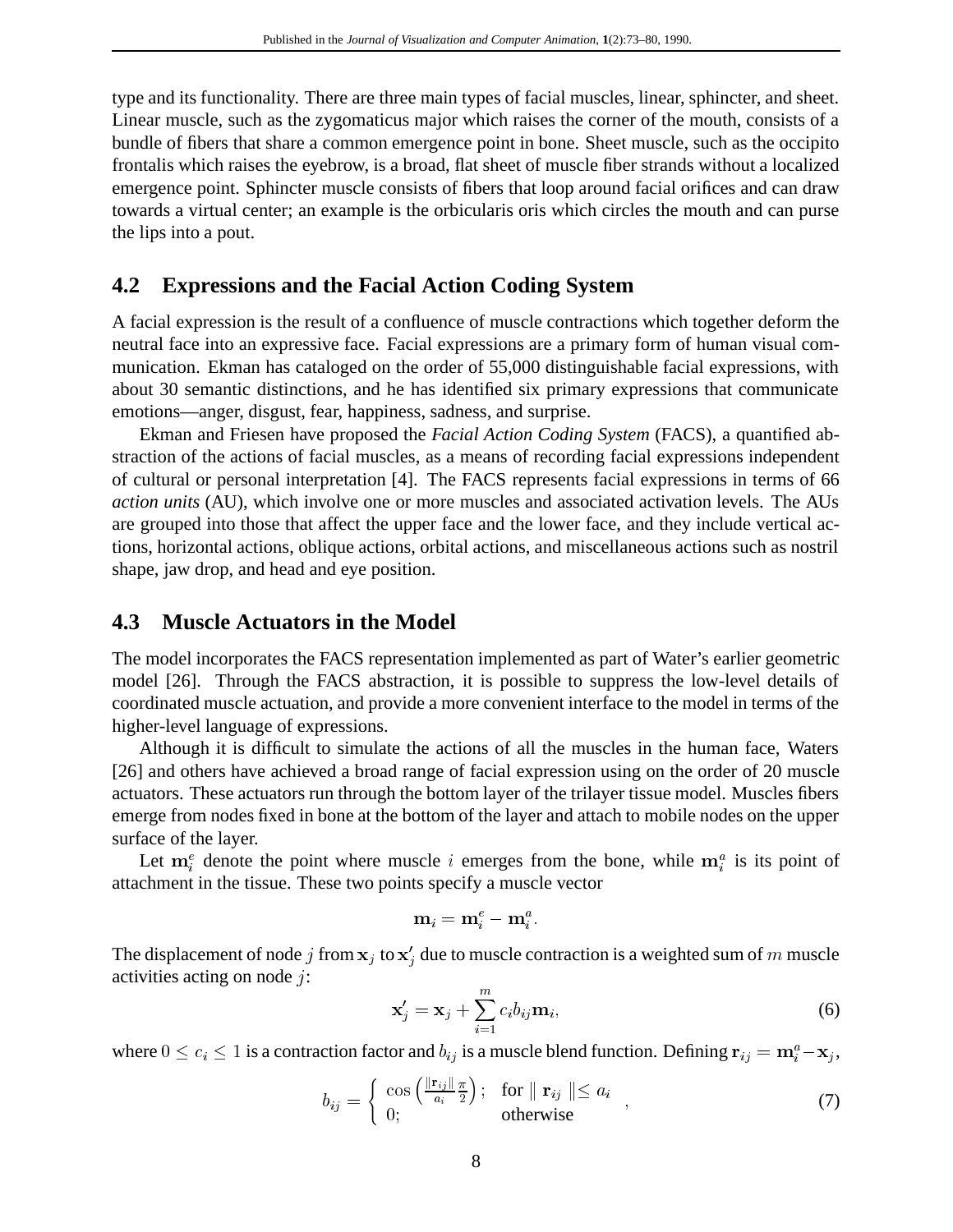

Figure 4: Tissue lattice with embedded muscle. (a) Initial geometry with muscle relaxed. (b) Equilibrium position with muscle contracted and lower layers suppressed for clarity. (1,802 springs)

where  $a_i$  is the radius of influence of the cosine blend profile.

Once all the muscle interactions have been computed, the lattice nodes  $x_i$  are displaced to their new positions  $x'_i$  as in (6). As a result, those nodes not influenced by the muscle contraction are in an unstable state and unbalanced forces propagate through the lattice to establish a new equilibrium position. Fig. 4 illustrates the stable states of the lattice before and after the contraction of a muscle.

# **5 Construction and Animation of the Face Model**

### **5.1 Assembling the Face Model**

An automatic procedure assembles the facial model starting from a nonuniformly triangulated mesh of a face. The nodes and springs of the initial mesh represent the epidermis. Normal vectors from the center of gravity of each triangle are projected below the surface of the face to establish nodes at the subcutaneous tissue interface. Tetrahedral units are then constructed by attaching springs from the epidermis triangle nodes to these new nodes. The new springs represent the dermal layer. Short springs are then attached from the second layer to another set of nodes to form the subcutaneous layer. A final set of springs are attached from these nodes and anchored at the other end to the bone, thus establishing the muscle layer. The muscle fibers are then automatically inserted through the muscle layer from their emergence in bone to their nodes of attachment.

We have constructed a physically-based face model starting with the geometry of Water's earlier model [26]. Fig. 5 shows the skin topology after lattice construction. A total of 960 polygons are used in the tissue model, which results in approximately 6,500 spring units. The figure illustrates the tissue distortion after the influence of the zygomaticus major muscle (AU12), which raises the corner of the lip, and the inner frontalis muscle (AU1) which raises the inner portion of the brow.

### **5.2 A Real-Time Animation Example**

The physically-based facial model is efficient enough to simulate and render at screen refresh rates greater than 8Hz on a single cpu of a Silicon Graphics Iris 4D-240GTX workstation. Fig. 6 illus-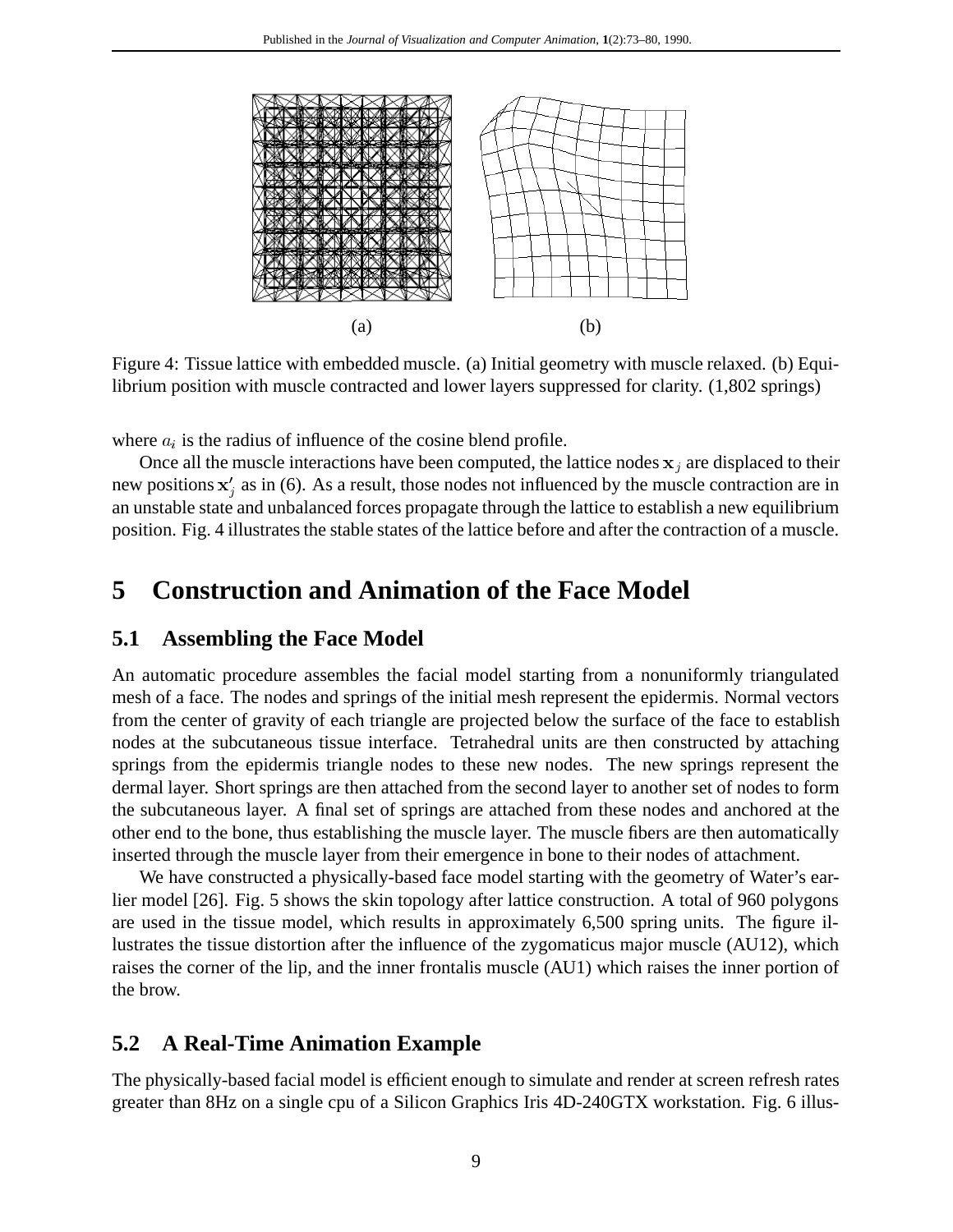

Figure 5: 3D face model. (a) Undeformed geometry of the skin layer. (b) Deformed geometry under the influence of AU1 and AU12 (only epidermis is displayed for clarity).

trates a variety of stills from an interactive session. The parameters of this facial model simulation using equations (4) and (6) were  $\Delta t = 0.02$ ,  $m_i = 0.02$ ,  $\gamma_i = 0.5$ , and  $c_k = 0.49$ . The user interacts with the model through a menu driven interface which allows the specification of jaw rotation and individual muscle contractions. The simulation runs continuously and rendering occurs every 5 time steps, which turns out to be suffient time for the tissue model to reach dynamic equilibrium in response to muscle activation. The epidermis of the face is Gouraud shaded and the eyes and teeth are positioned and rendered as in [26].

Fig. 6(a) and Fig. 6(b) show the undeformed facial tissue model, while Fig. 6(c) shows the jaw rotated. Figs. 6(d) and 6(e) demonstrate asymmetric contractions on the zygomaticus major, frontalis and the labii superioris muscles. Fig.  $6(f)$  illustrates an expression of happiness. Figs.  $6(g)$ and 6(h) show the contraction of the lateral corrugator and the anguli depressors, and Fig. 6(i) illustrates an expression of anger.

Note the wrinkles in the skin that appear around the frowning mouth, the nasolabial furrows, and the bulging of the inner portion of the brow at the root of the nose. It is nontrivial to produce such effects with a purely geometric model, but in our physically-based model they emerge automatically through the simulation of the facial tissue, primarily due to the volume preservation constraints.

# **6 Analysis of Dynamic Facial Images**

In this section we consider the analysis of images of real faces in motion; i.e., the inverse problem to facial image synthesis. Our goal is to extract directly from video images a set of dynamic muscle parameters that may be used to animate our physically-based model. This is a difficult problem because it requires the reliable estimation of quantitative information about extended facial features, such as the eyebrows and mouth, which typically undergo nonrigid motion in the image plane.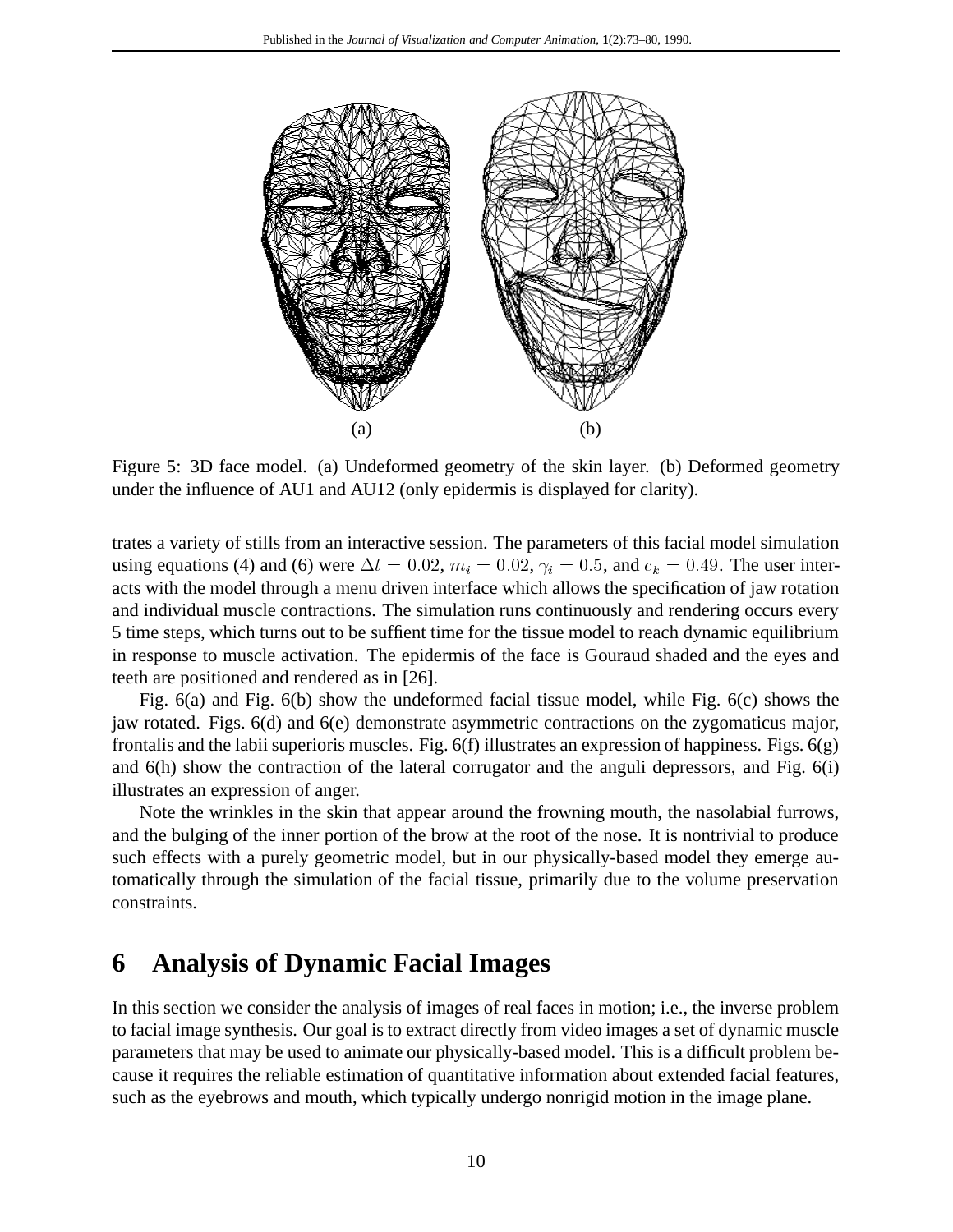

(a)  $(b)$  (c)



(d)  $(e)$  (f)



Figure 6: Rendered frames from interactive physically-based facial animation. (a) Relaxed face; oblique view. (b) Relaxed face; frontal view. (c) Jaw rotated. (d) Asymmetric contraction of the zygomaticus major, frontalis, and labii superioris; oblique view. (e) Frontal view of (d). (f) Symmetric contraction yielding an expression of happiness. (g) Symmetric contraction of the anguli depressors, lateral corrugators, and labii superioris; oblique view. (h) frontal view of (g). (i) Symmetric contraction of the anguli depressors, lateral corrugators, labii superioris, and jaw rotation yielding an expression of anger.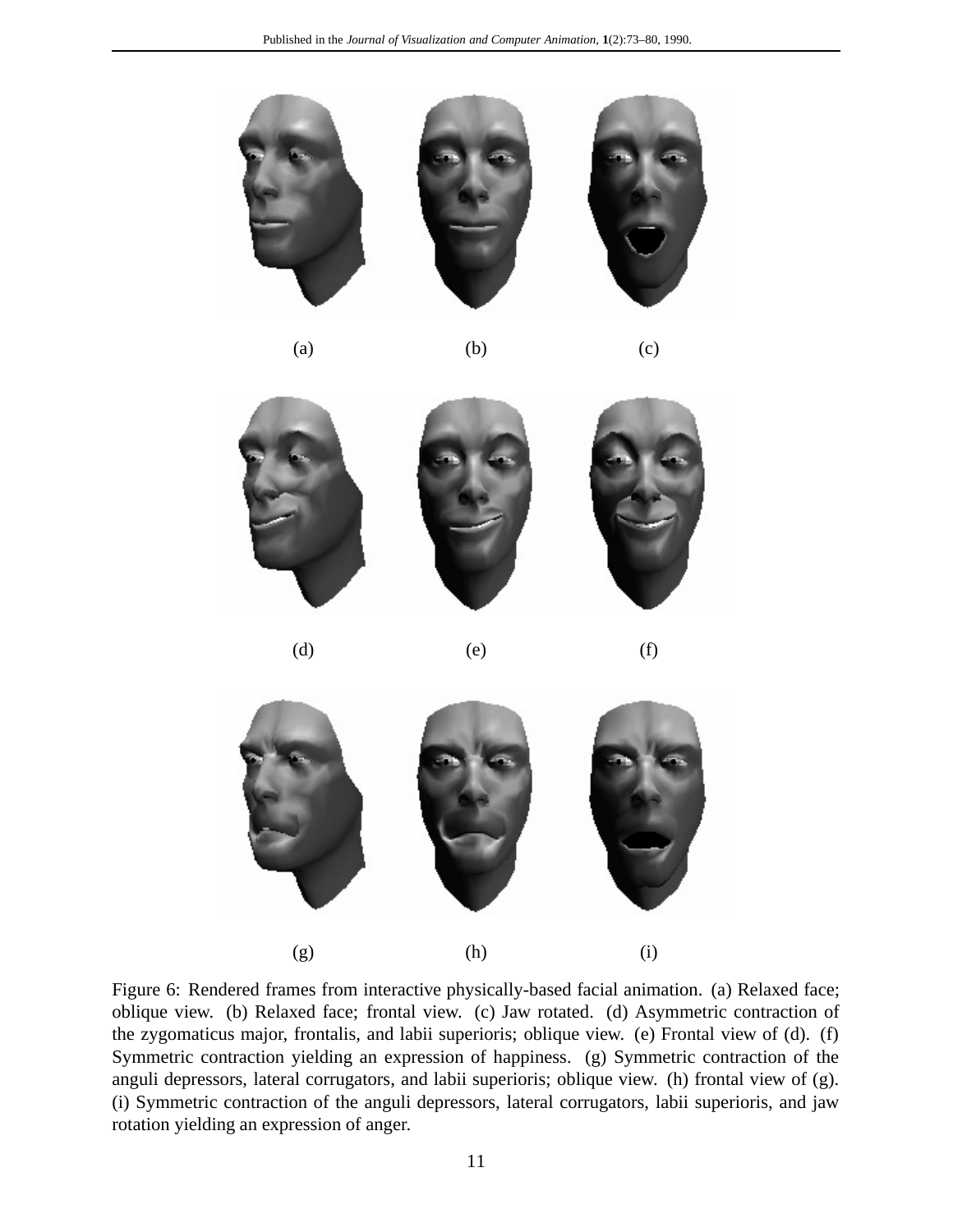### **6.1 Approach**

We develop a method for capturing the essential characteristics of dynamic facial expressions by making use of some recently developed physically-based vision techniques. Briefly, our approach is as follows: Through straightforward image processing, we convert digitized image frames into 2D potential functions. The ravines (extended local minima) of these potentials correspond to salient facial features such as the eyebrows, mouth, and chin. We employ a discrete variant of deformable contours (a.k.a. *snakes*) first proposed in [7, 22]. The deformable contours lock onto the ravines, thereby tracking the facial features from frame to frame. Our method estimates dynamic muscle parameters for the physically-based face model by automatically interpreting the state variables of the deformable contours in successive image frames.

### **6.2 Deformable Contours**

A deformable contour can be thought of as an energy minimizing spline in the  $x-y$  image plane. The present application calls for deformable contours that have some rigidity, can stretch arbitrarily, but will resist shrinking beyond a prespecified amount. We define a discrete deformable contour as a set of nodes indexed by  $i = 1, \ldots, n$ . We associate with these nodes time varying positions  $\mathbf{x}_i(t) = [x_i(t), y_i(t)]'$ , along with "tension" forces  $\boldsymbol{\alpha}_i(t)$ , "rigidity" forces  $\boldsymbol{\beta}_i(t)$ , and external forces  $f_i(t)$ . Note that all the forces have two components and act in the image plane.

We connect the nodes in series using nonlinear springs. Following the formulation of (1), let  $l_i$ be the given rest length of the spring connecting node i to node  $i + 1$  and let  $\mathbf{r}_i(t) = \mathbf{x}_{i+1} - \mathbf{x}_i$  be the separation of the nodes. We want the spring to resist compression only when its actual length  $\|\mathbf{r}_i\|$  is less than  $l_i$ . Hence, given the deformation  $e_i(t)=\|\mathbf{r}_i\|-l_i$  we define the tension force

$$
\boldsymbol{\alpha}_i = \frac{a_i e_i}{\|\mathbf{r}_i\|} \mathbf{r}_i - \frac{a_{i-1} e_{i-1}}{\|\mathbf{r}_{i-1}\|} \mathbf{r}_{i-1},
$$
\n(8)

where the tension variable  $a_i(t)$  is

$$
a_i = \begin{cases} a & \text{if } e_i < 0 \\ 0 & \text{otherwise,} \end{cases}
$$
 (9)

The rigidity of the continuous contour in [7, 22] stems from second order variational splines. The associated rigidity force may be expressed in terms of the fourth-order parametric derivative of the position function of the contour. Introducing rigidity variables  $b_i$ , a discrete version of the rigidity force is given by

$$
\boldsymbol{\beta}_i = b_{i+1}(\mathbf{x}_{i+2} - 2\mathbf{x}_{i+1} + \mathbf{x}_i) - 2b_i(\mathbf{x}_{i+1} - 2\mathbf{x}_i + \mathbf{x}_{i-1}) + b_{i-1}(\mathbf{x}_i - 2\mathbf{x}_{i-1} + \mathbf{x}_{i-2}).
$$
 (10)

To create an interactive deformable contour, we simulate the first-order dynamic system

$$
\gamma \frac{d\mathbf{x}_i}{dt} + \boldsymbol{\alpha}_i + \boldsymbol{\beta}_i = \mathbf{f}_i; \qquad i = 1, \dots, n,
$$
\n(11)

where  $\gamma$  is a velocity-dependent damping coefficient, and  $\alpha_i$  and  $\beta_i$  control the local tension and rigidity of the contour. Tension and rigidity are locally adjustable though the  $a_i$  and  $b_i$  variables. In particular, we want to be able to break a long deformable contour to create several shorter contours on an image. Setting  $a_i = b_i = 0$  permits a position discontinuity to occur at between nodes i and  $i + 1$  (note that setting only  $b_i = 0$  permits a tangent discontinuity to occur between these nodes).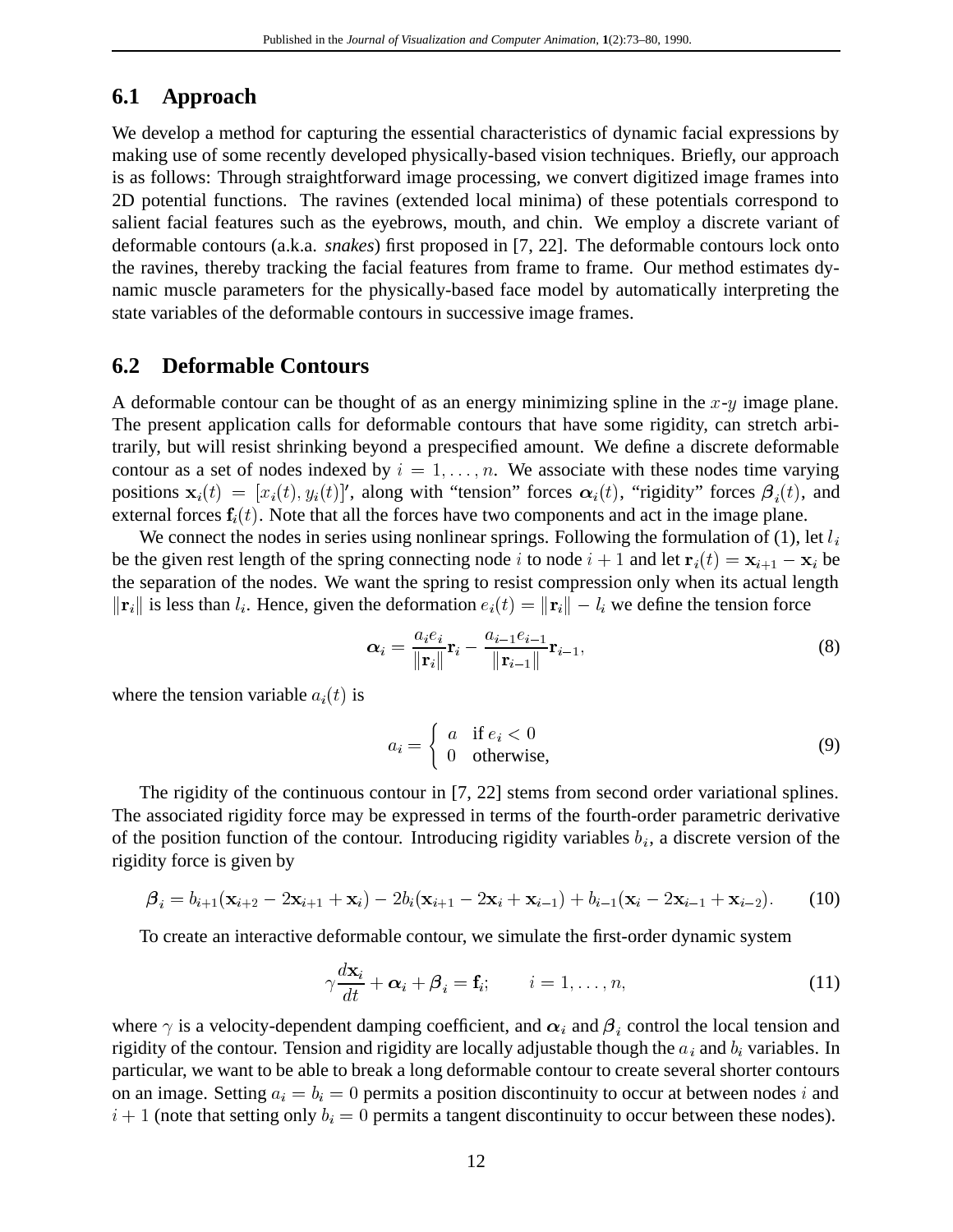The deformable contour is responsive to a force field, derived from the image, which influences its shape and motion (see below). It is convenient to express the force field though a time-varying potential function  $P(x, y, t)$ . A user may also interact with the deformable contour by applying forces  $f_i^u(t)$  using a mouse (see [7] for details about user forces). Combining the two types of forces, we have

$$
\mathbf{f}_i = p \nabla P(\mathbf{x}_i) + \mathbf{f}_i^u,\tag{12}
$$

where p is the strength of the image forces and  $\nabla = [\partial/\partial x, \partial/\partial y]'$  is the gradient operator in the image plane.

To simulate the deformable contour we integrate the system of ordinary differential equations (11) forward through time using a semi-implicit Euler procedure [21]. We obtain the procedure by replacing the time derivative in (11) with the forward finite difference approximation  $d\mathbf{x}_i/dt \approx$  $(\mathbf{x}_i^{t+\Delta t} - \mathbf{x}_i^t)/\Delta t$ . Observing that the rigidity forces  $\boldsymbol{\beta}_i$  are linear in the  $\mathbf{x}_i$  variables, and moving the nonlinear tension force  $\alpha_i$  and external forces  $f_i$  to the right hand side yields the pentadiagonal system of algebraic equations

$$
\frac{\gamma}{\Delta t} \mathbf{x}_i^{t + \Delta t} + \boldsymbol{\beta}_i^{t + \Delta t} = \frac{\gamma}{\Delta t} \mathbf{x}_i^t - \boldsymbol{\alpha}_i^t + \mathbf{f}_i^t,
$$
\n(13)

which gives the node positions at the next time instant  $x_i^{t + \Delta t}$  in terms of the positions at the current time  $x_i^t$ . This pentadiagonal system is solved efficiently using a direct LDU factorization method. Since the system has a constant matrix of coefficients, we factorize it only once at the beginning of the deformable contour simulation and then efficiently resolve with different right hand sides at each time step (see [22] for details).

### **6.3 Facial Image Processing**

To apply deformable contours to facial image analysis, we first transform the image intensity function  $I(x, y, t)$  at time t into a planar force field using simple image processing techniques. In the present application, we are concerned with extended image features such as the eyebrow and lip boundaries. Usually there is a prominent transition or edge in image intensity along these boundaries.

We want intensity edges to attract the deformable contours. To do this, we create a 2D potential function  $P(x, y, t)$  whose ravines correspond with intensity edges by simply computing the magnitude of the gradient of the image intensity

$$
P(x, y, t) = -\left\|\nabla G_{\sigma} * I(x, y, t)\right\|,
$$

where  $G_{\sigma^*}$  denotes convolution with a 2D Gaussian smoothing filter of width  $\sigma$ . The smoothing filter broadens the ravines so that they attract the contours from a distance.

### **6.4 Facial Feature Tracking**

In a few simulation time steps the deformable contours slide downhill in  $P(x, y, t)$  (for fixed t) and come to equilibrium at the bottoms of the nearest ravines. As they do so, the contours deform freely and they eventually conform to the shapes of the intensity edges, thereby tracing the facial features of interest.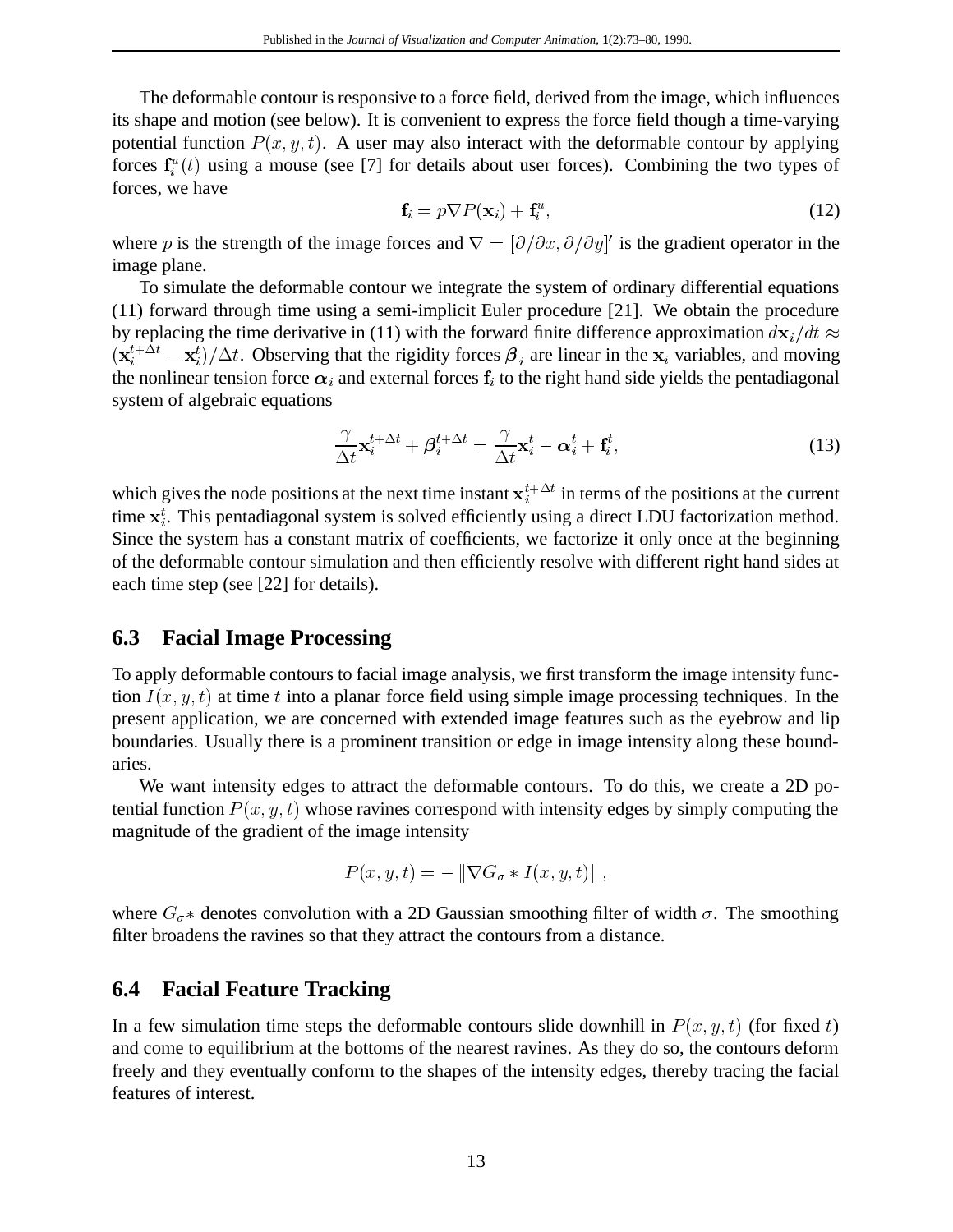As soon as the contours have settled into ravines associated with a particular image frame, we replace it with the next frame in the video sequence. Starting from their previous equilibrium positions, the contours slide downhill into the perturbed ravines, so long as the motion of the facial features of interest is small enough to retain the contours on the slopes of the perturbed ravines along most of their lengths. If part of a contour escapes the attractive zone of a ravine, the rest of the contour can pull it back into place.

We repeat the procedure on subsequent frames. The evolving ravines capture and convey the contours, and the contours conform freely to them. Thus the contours track the nonrigid motions of extended image features. As the deformable contours evolve in successive frames, their dynamic state variables  $x_i^t$  provide quantitative information about the nonrigid shapes and motions of the facial features. Using an example, we will explain our procedure for automatically estimating from these variables a set of facial muscle contractions through time.

#### **6.5 A Facial Image Analysis Example**

We have applied our approach to facial image analysis to a sample image sequence. One of the authors (DT) subjected himself to a humiliating makeup job in order to enhance the contrast of his facial features (lips, eyebrows, and nasolabial furrows). He then performed several facial expressions in frontal view before a video camera. A surprise expression was digitized as a sequence of 256x256x8-bit images and submitted to analysis using deformable contours.

Fig. 7(b) shows the (negative) potential function computed from the frame in Fig. 7(a) which occurs near the start of the surprise sequence. To compute the potential, we apply a discrete smoothing filter  $G(i, j)$  which consists of two applications of 4-neighbor local averaging of the pixel intensities, followed by the application of the discrete approximation to the gradient operator:  $\nabla v(i, j) = [(v(i+1, j) - v(i, j)), (v(i, j+1) - v(i, j))]$ . The outputs of the filters on the discrete array  $(i, j)$  are interpolated bilinearly between pixels to obtain the continuous potential  $P(x, y, t)$ .

Using the mouse, the user draws initial deformable contours along the hairline, the left and right eyebrows, the left and right nasolabial furrows, the tip of the nose, the upper and lower lips, and the chin boss. The initialization procedure places the deformable contour nodes roughly 1 pixel apart and sets the rest lengths  $l_i$  in (9) to the initial node separations. The parameter values of the deformable contour simulation are  $\gamma/\Delta t = 0.5$ ,  $a_i = 1.0$  and  $b_i = 0.5$  (except at the jump discontinuities between the contours, where  $a_i = b_i = 0.0$ , and  $p = 0.001$ . The figures show the (red) deformable contours at equilibrium locked onto the facial features.

From the position information stored in the state variable arrays of the deformable contours, an automatic procedure estimates:

- 1. Contractions of the left and right zygomaticus major from the positions of the endpoints of the upper lip contour;
- 2. Contraction of the left and right levator labii superioris alaeque nasi from the positions of the uppermost points of the associated nasolabial furrow contours;
- 3. Contractions of the left and right inner, major, and outer occipitofrontalis, respectively, from the positions of the innermost, center, and outermost points of the associated eyebrow contours;
- 4. Jaw rotation from the average position of the chin boss contour;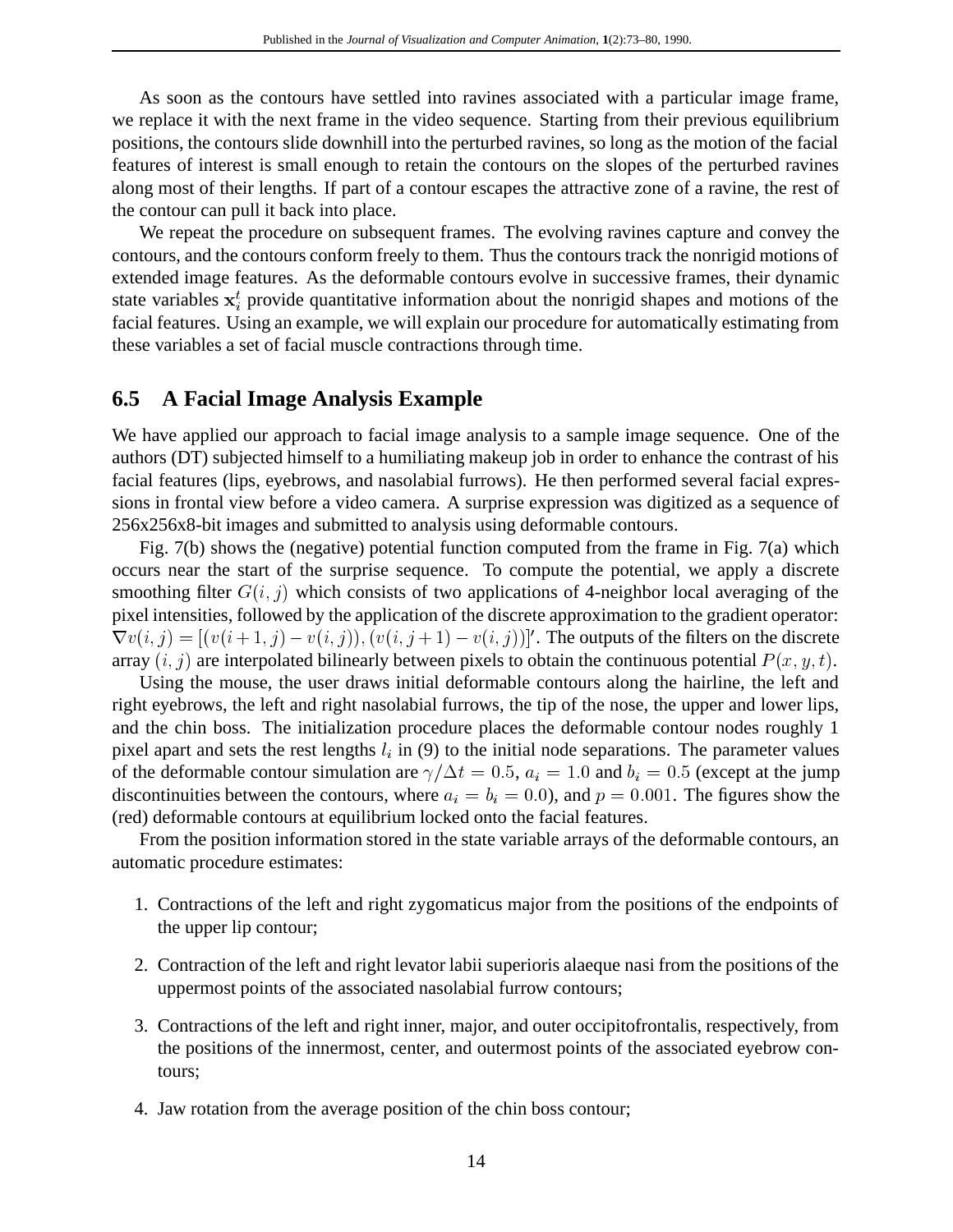

Figure 7: Analysis of facial images using deformable contours. (a) Image frame near start of surprise sequence with (red) deformable contours tracking facial features. (b) Potential function (magnitude of intensity gradient of smoothed image (a)) with deformable contours. (c) Rendered facial model with muscle contractions as estimated from deformable contours in (a). (d)–(f) Same as above for frame near middle of surprise sequence. (g)–(i) Same as above for a later frame.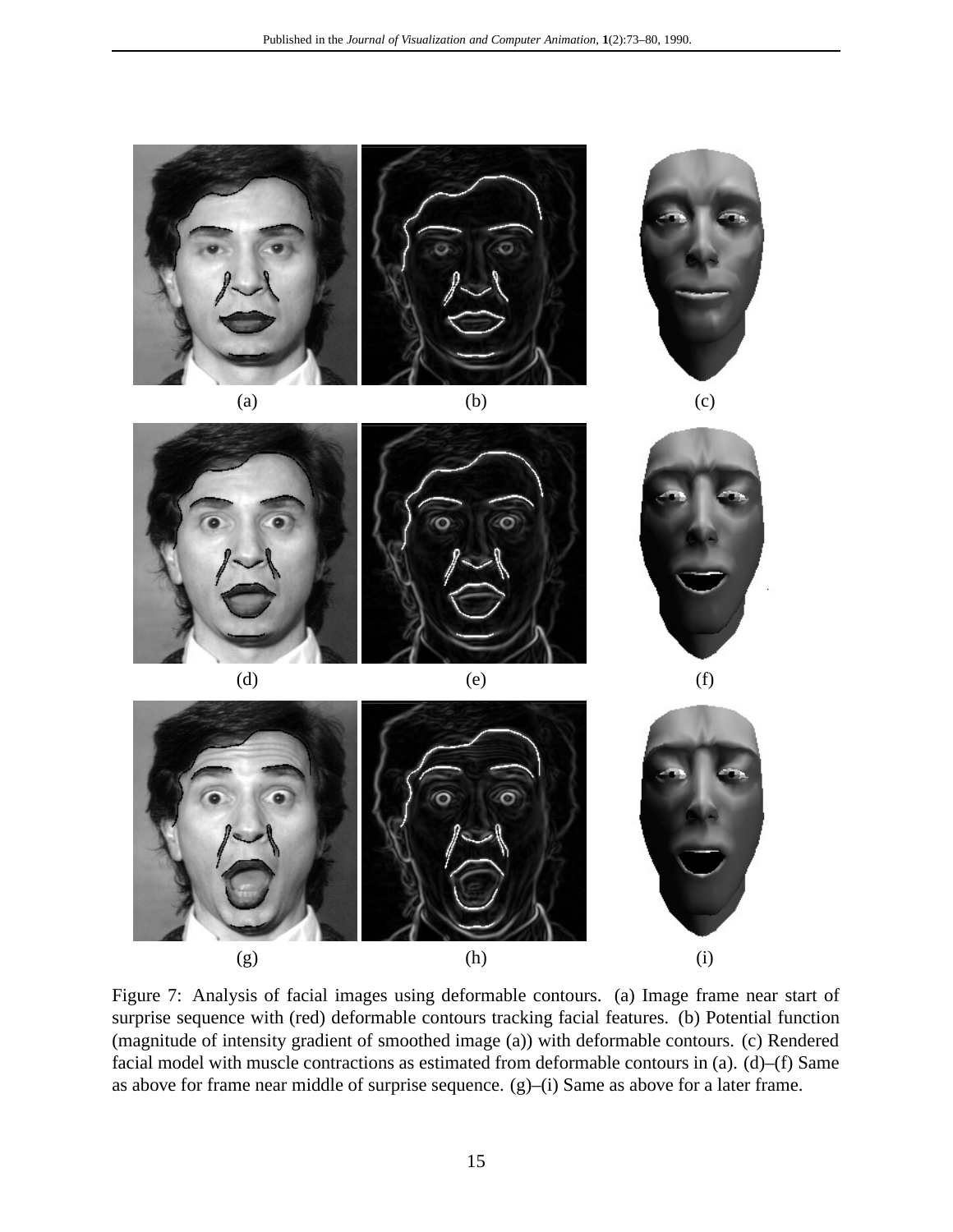5. Head reference frame from the average position of the hairline contour.

The positions of all facial feature points are computed relative to the head reference frame which, assuming a relatively stable hairline, will move with the head in the image. The first frame in the sequence shows DT's face in a relaxed state. From this frame, the analysis procedure estimates the rest lengths of his facial muscles in the head reference frame and calibrates them against the rest lengths of the muscles in the face model. Fig. 7(c) shows the rendered equilibrium position of the face model with the calibrated muscle rest lengths as inputs.

The estimated muscle lengths from successive frames are scaled by the calibration factors and input to the physically-based model in sequence, the model quickly attains dynamic equilibrium on each frame, and the state variables are rendered in real-time to produce an animated sequence. Fig. 7(d)–(f) illustrates the deformable contours and the rendered face model for a frame near the middle of the surprise sequence, and Fig.  $7(g)$ –(i) show a later frame. The results demonstrate that our technique can robustly estimate muscle contractions from images of a real face and use them to animate the expression convincingly in a 3D face model with a different facial geometry.

# **7 Conclusion**

This paper has presented a new 3D model of the human face which incorporates a physically-based deformable model of facial tissue and a set of anatomically-motivated facial muscle actuators. The tissue model, a lattice of nonlinear springs connecting point masses, is simulated by numerically integrating a coupled system of Lagrangian equations of motion. Coordinated facial muscle contractions induce local stresses which propagate through the facial tissue lattice deforming it to produce meaningful expressions. Realistic effects such as wrinkling around an articulating mouth result from the action of volume preservation constraints in the tissue lattice. Despite its sophistication, the face model runs efficiently and can produce animation at interactive rates on a high-end graphics workstation.

A second contribution of the paper is a physically-based technique for estimating dynamic muscle contractions for the face model from video sequences of articulating human faces. We demonstrated that the estimated contractions are robust enough to allow the model to reconstruct a transient surprise expression convincingly. Our work to date suggests that it may be possible to run our hierarchical face model backwards from the image level all the way up to the expression level, thereby solving a longstanding vision problem—the analysis and recognition of human expressions from dynamic images. This possibility remains open for future investigation.

# **Acknowledgements**

We thank Tony Crossley for his assistance with image digitization and video equipment, and Reid Smith for supporting our research in facial modeling at SLCS.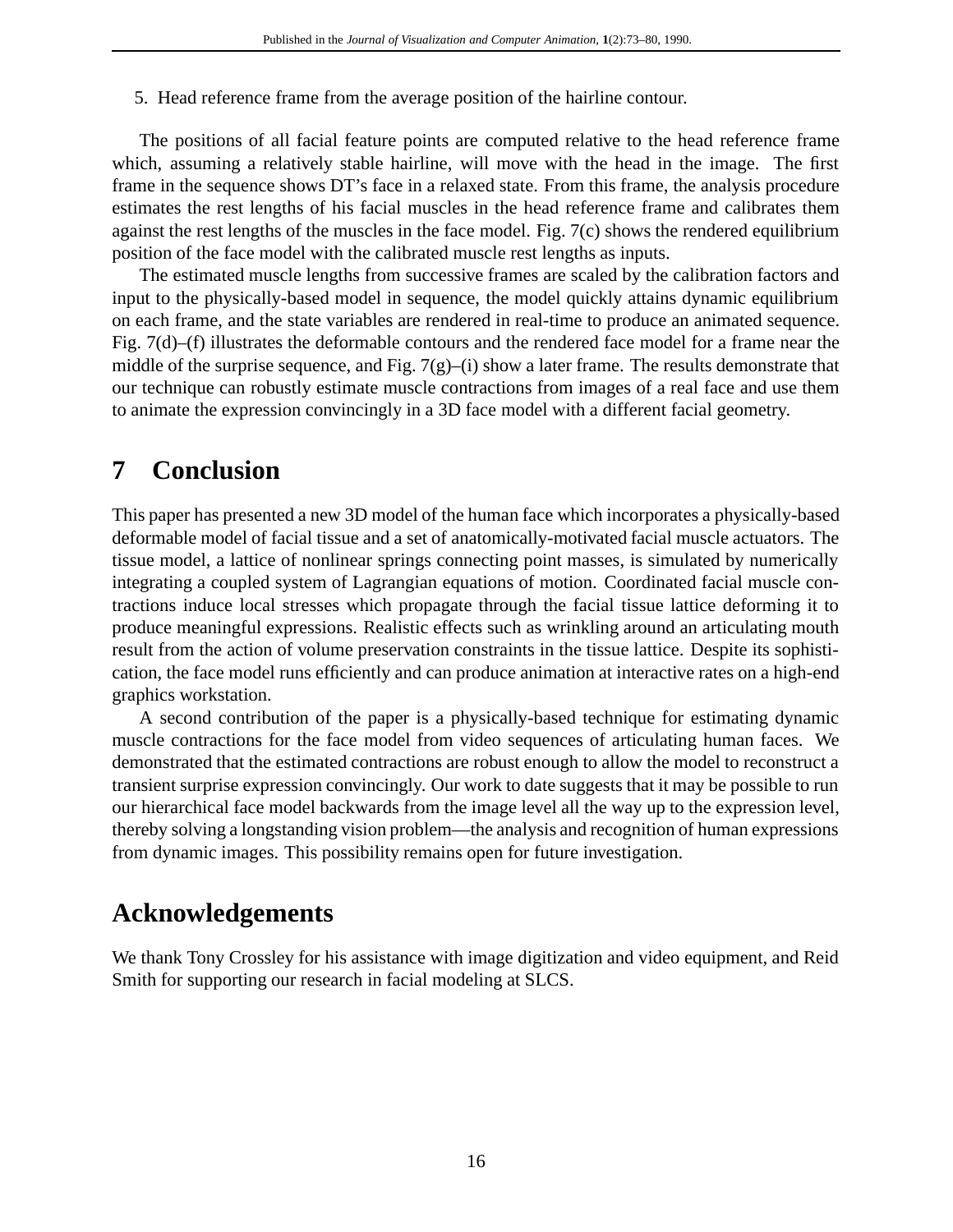# **References**

- [1] P. Bergeron, P. Lachapelle, "Techniques for animating characters," "SIGGRAPH'85 Tutorial: Advanced Computer Graphics Animation."
- [2] N.M. Brooke and Q. Summerfield, "Analysis, synthesis, and perception of visible articulatory movements," *Journal of Phonetics*, 11, 1983, 63–76.
- [3] X. Deng, "A Finite Element Analysis of Surgery of the Human Facial Tissues," PhD Dissertation, University of Columbia, 1988.
- [4] P. Ekman and W.V. Friesen, *Manual for the facial action coding system,* Consulting Psychologists Press, Palo Alto, 1977.
- [5] D. Greenspan, *Discrete Models*, Addision Wesley, Reading, MA, 1973.
- [6] D. Hill, A. Pearce, and B. Wyvill, "Animating speech: A automated approach using speech synthesised by rules," *The Visual Computer*, 3, 1988, 277–287.
- [7] M. Kass, A. Witkin, D. Terzopoulos, "Snakes: Active contour models," *International Journal of Computer Vision,* **1**, 4, 1987, 321–331.
- [8] R.M. Kenedi, T. Gibson, J.H. Evans, and J.C. Barbenel, "Tissue mechanics," Phys. Med. Biol., 20(5), 1975, 699–717.
- [9] K. Komatsu, "Human skin model capable of natural shape variation," *The Visual Computer*, 3, 1988, 265–271.
- [10] W. Larrabee, "A finite element model of skin deformation. I Biomechanics of skin and soft tissue: A review," *Laryngoscope* 96, 1986, 399–419. "II An experimental model of skin deformation," *Laryngoscope* 96, 1986, 406–412. "III The finite element model," *Laryngoscope* 96, 1986, 413–419.
- [11] J.P. Lewis and F.I. Parke, "Automated lipsynch and speech synthesis for character animation," Proc. Human Factors in Computing Systems and Graphics Interface'87, Toronto, 1987, 143– 147.
- [12] N. Magnenat-Thalmann, E. Primeau, and D. Thalmann, "Abstract muscle action procedures for face animation," *The Visual Computer*, 3, 1988, 290–297.
- [13] F.I. Parke, "Computer generated animation of faces," MS Thesis, Technical Report UTEC-CSc-72-120, Department of Computer Science, University of Utah, Salt Lake City, Utah, 1972.
- [14] F.I. Parke, "A parametric model for human faces," PhD Thesis, Technical Report UTEC-CSc-75-047, Department of Computer Science, University of Utah, Salt Lake City, Utah, 1974.
- [15] F.I. Parke, "Parameterized models for facial animation," *IEEE Computer Graphics and Applications*, 2(9), November, 1982, 61–68.